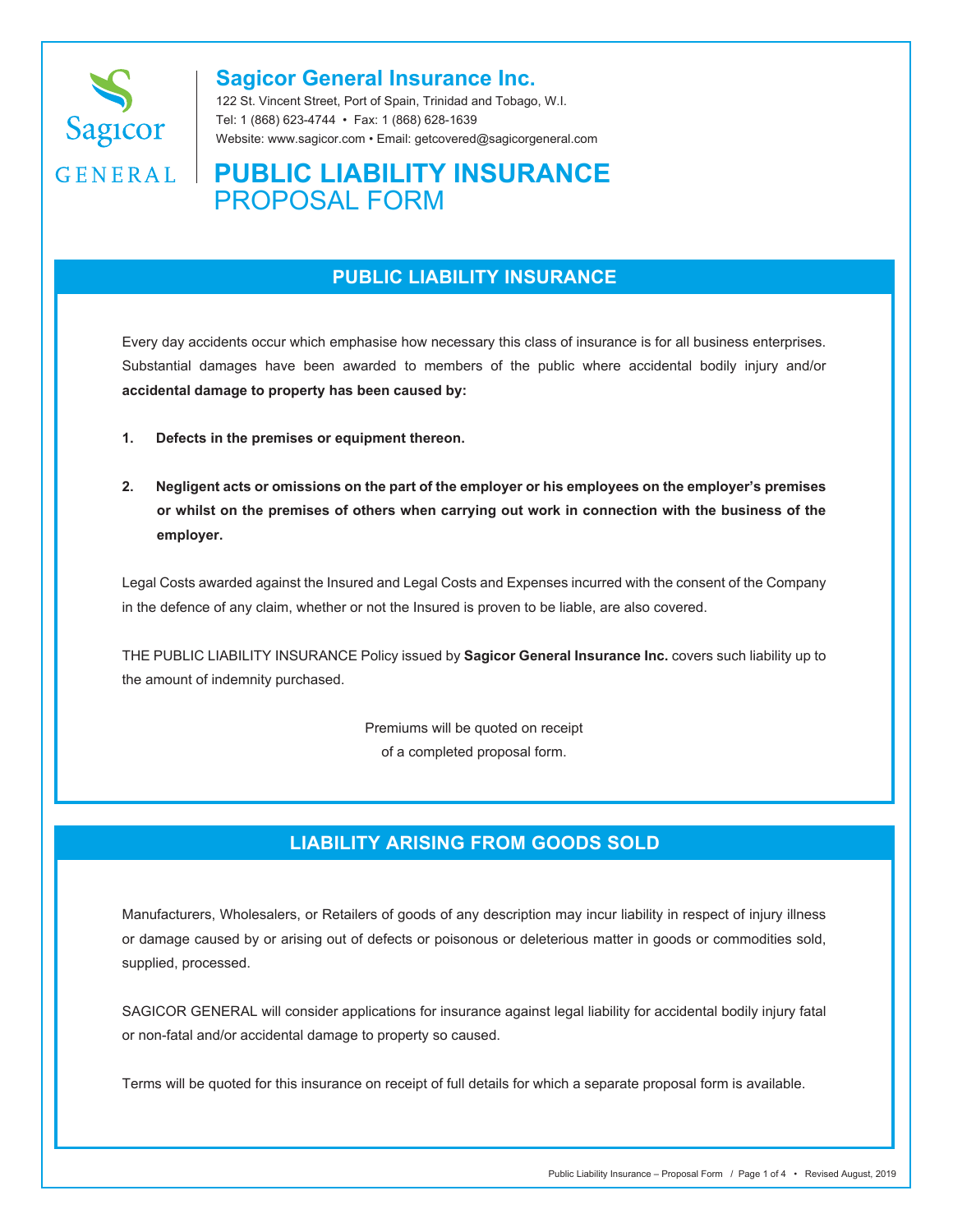#### (PLEASE COMPLETE ALL DETAILS IN BLOCK LETTERS ONLY)

### **IMPORTANT**

This form must be completed fully and correctly to the best of your knowledge and belief. All facts which are likely to influence acceptance or assessment of the risk must be disclosed in answer to the following questions. If you are in any doubt as to whether a fact is material, you should disclose it.

**Failure to disclose all the facts as described above may result in the policy cover being invalidated.**

| 1. | THE PROPOSER                           |                                                                                                  |                      |  |  |  |  |  |
|----|----------------------------------------|--------------------------------------------------------------------------------------------------|----------------------|--|--|--|--|--|
|    | (a)                                    |                                                                                                  |                      |  |  |  |  |  |
|    |                                        |                                                                                                  |                      |  |  |  |  |  |
|    | (b)                                    |                                                                                                  |                      |  |  |  |  |  |
|    | (c)                                    |                                                                                                  |                      |  |  |  |  |  |
|    | (d)                                    |                                                                                                  |                      |  |  |  |  |  |
|    | (e)                                    |                                                                                                  |                      |  |  |  |  |  |
|    | (f)                                    |                                                                                                  |                      |  |  |  |  |  |
| 2. | <b>LIMIT OF INDEMNITY</b>              |                                                                                                  |                      |  |  |  |  |  |
|    | State Limit of Indemnity required for: |                                                                                                  |                      |  |  |  |  |  |
|    | (a)                                    | Any one occurrence                                                                               |                      |  |  |  |  |  |
|    | (b)                                    | Any one period of insurance                                                                      |                      |  |  |  |  |  |
| 3. | <b>THE PREMISES</b>                    |                                                                                                  |                      |  |  |  |  |  |
|    | (a)                                    | Are you the sole occupant of the premises?                                                       | $\Box$ Yes $\Box$ No |  |  |  |  |  |
|    | (b)                                    | Are you the owner or a tenant?                                                                   | $\Box$ Yes $\Box$ No |  |  |  |  |  |
|    | (c)                                    | If you are a tenant state:                                                                       |                      |  |  |  |  |  |
|    |                                        | The extent to which you are responsible<br>(i)                                                   |                      |  |  |  |  |  |
|    |                                        | for repairs to the premises                                                                      |                      |  |  |  |  |  |
|    |                                        | (ii) Do you occupy premises under lease agreement?                                               | $\Box$ Yes $\Box$ No |  |  |  |  |  |
|    | (d)                                    | Are the premises in a good state of repair?                                                      | $\Box$ Yes $\Box$ No |  |  |  |  |  |
|    | (e)                                    | Give Details of all external signs, trap doors or                                                |                      |  |  |  |  |  |
|    |                                        | pavement openings on your pemises                                                                |                      |  |  |  |  |  |
| 4. | <b>THE WORK</b>                        |                                                                                                  |                      |  |  |  |  |  |
|    | (a)                                    | Do you or will you use:                                                                          |                      |  |  |  |  |  |
|    |                                        | (i) Hoists, lifts, cranes or any other power operated lifting apparatus?                         | $\Box$ Yes $\Box$ No |  |  |  |  |  |
|    |                                        | (ii) Pedal Cycles?                                                                               | $\Box$ Yes $\Box$ No |  |  |  |  |  |
|    |                                        | (iii) Passenger lifts or escalators?                                                             | $\Box$ Yes $\Box$ No |  |  |  |  |  |
|    |                                        | (iv) Heating burning welding or flame cutting equipment away from your premises?                 | $\Box$ Yes $\Box$ No |  |  |  |  |  |
|    |                                        | Radioactive substances or other sources of ionizing radiations?<br>(v)                           | $\Box$ Yes $\Box$ No |  |  |  |  |  |
|    |                                        | Acids gases explosives chemicals asbestos or other dangerous substances?<br>(vi)                 | $\Box$ Yes $\Box$ No |  |  |  |  |  |
|    |                                        | If Yes, give full details below including (if applicable) storage arrangements for (v) and (vi): |                      |  |  |  |  |  |
|    |                                        |                                                                                                  |                      |  |  |  |  |  |
|    |                                        |                                                                                                  |                      |  |  |  |  |  |
|    |                                        |                                                                                                  |                      |  |  |  |  |  |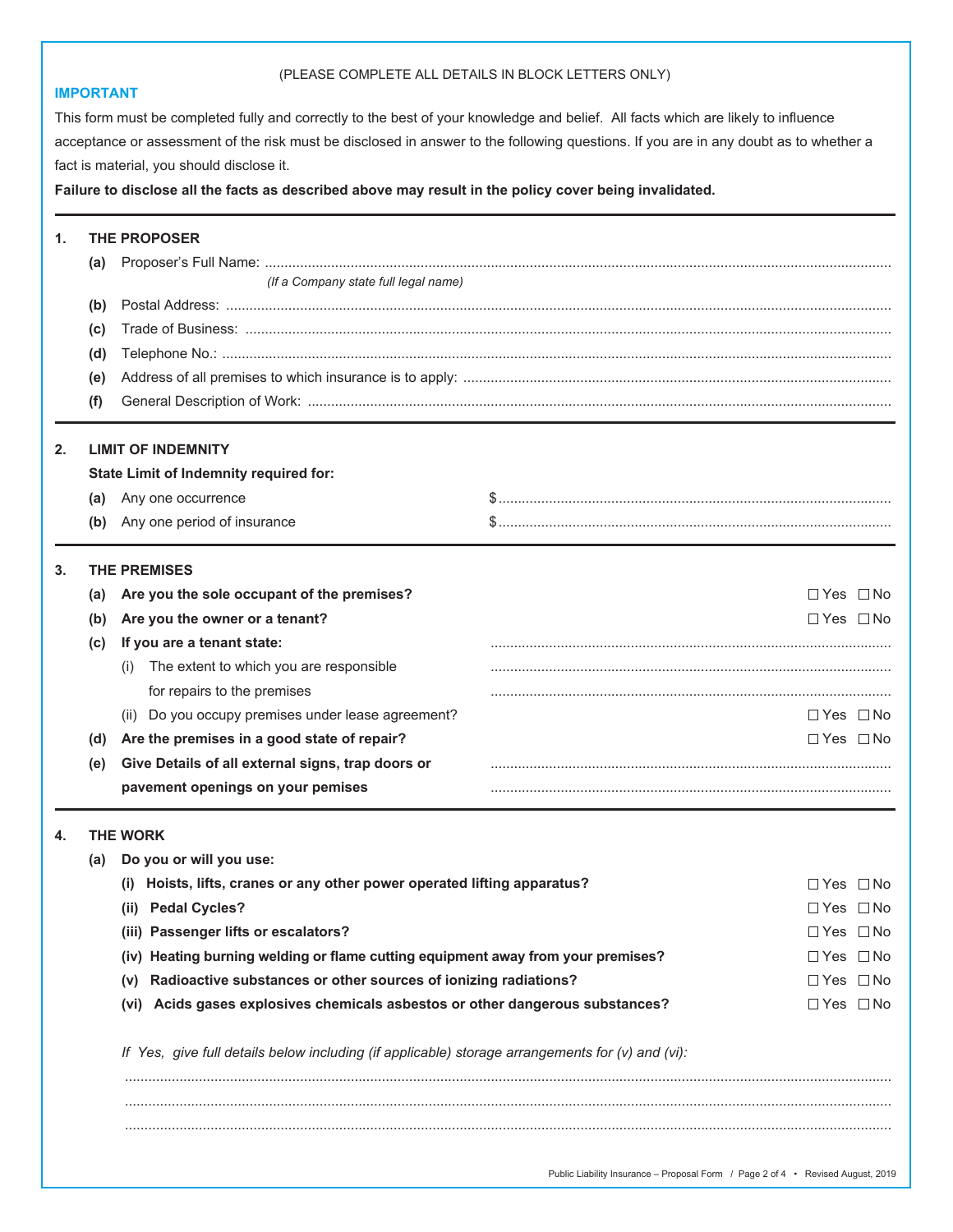| 5. | (d)                                                               |                                                                               |                      | If any of your employees work away from your premises state location(s) |                           |  |  |  |
|----|-------------------------------------------------------------------|-------------------------------------------------------------------------------|----------------------|-------------------------------------------------------------------------|---------------------------|--|--|--|
|    |                                                                   |                                                                               |                      |                                                                         |                           |  |  |  |
|    |                                                                   | Do you undertake work off-shore?<br>If yes, please give full details of work: |                      |                                                                         | $\Box$ Yes $\Box$ No      |  |  |  |
|    |                                                                   |                                                                               |                      |                                                                         |                           |  |  |  |
|    | (a)                                                               | <b>PLANT AND EQUIPMENT</b><br>How many items of mechanically propelled plant  |                      |                                                                         |                           |  |  |  |
|    |                                                                   | are used on your premises?                                                    |                      |                                                                         |                           |  |  |  |
|    |                                                                   |                                                                               |                      |                                                                         |                           |  |  |  |
|    | (b)                                                               | How many of such items are used away                                          |                      |                                                                         |                           |  |  |  |
|    |                                                                   | from your premises?                                                           |                      |                                                                         |                           |  |  |  |
|    |                                                                   |                                                                               |                      |                                                                         |                           |  |  |  |
|    | (c)                                                               | Is all plant and equipment in a good state of repair and inspected            |                      |                                                                         | $\Box$ Yes $\Box$ No      |  |  |  |
|    |                                                                   | on a regular basis?                                                           |                      |                                                                         |                           |  |  |  |
| 6. | ANNUAL WAGES/TURNOVER/EXPENDITURE                                 |                                                                               |                      |                                                                         |                           |  |  |  |
|    |                                                                   | Please supply the following estimated annual amounts:                         |                      |                                                                         |                           |  |  |  |
|    | (a)                                                               | Estimated annual turnover/sales                                               |                      |                                                                         |                           |  |  |  |
|    | (b)                                                               | Total payments to employees at your own premises                              |                      |                                                                         |                           |  |  |  |
|    | (c)                                                               | Total payments to employees at other premises                                 |                      |                                                                         |                           |  |  |  |
|    | (d)                                                               | Total payments to sub-contrators                                              |                      |                                                                         |                           |  |  |  |
| 7. | <b>PREVIOUS INSURANCES</b>                                        |                                                                               |                      |                                                                         |                           |  |  |  |
|    | (a)                                                               | Are you now or have you ever been insured against public liability claims?    | $\Box$ Yes $\Box$ No |                                                                         |                           |  |  |  |
|    | Has any insurer ever:<br>(b)                                      |                                                                               |                      |                                                                         |                           |  |  |  |
|    |                                                                   | (i) declined your proposal?                                                   |                      |                                                                         | $\Box$ Yes $\Box$ No      |  |  |  |
|    |                                                                   | (ii) refused to renew your policy?                                            |                      |                                                                         | $\Box$ Yes $\Box$ No      |  |  |  |
|    | (iii) increased your premium on renewal or imposed special terms? |                                                                               |                      |                                                                         | $\Box$ Yes $\Box$ No      |  |  |  |
|    |                                                                   |                                                                               |                      |                                                                         |                           |  |  |  |
| 8. |                                                                   | <b>CLAIMS HISTORY</b>                                                         |                      |                                                                         |                           |  |  |  |
|    | (a)                                                               | Have you had any claim made against you for personal injury or damage         |                      |                                                                         | $\Box$ Yes $\Box$ No      |  |  |  |
|    |                                                                   | to property in the last five years?                                           |                      |                                                                         |                           |  |  |  |
|    |                                                                   | (All accidents must be included whether resulting in a claim or not)          |                      |                                                                         |                           |  |  |  |
|    | If Yes, please complete the table below:<br>(b)                   |                                                                               |                      |                                                                         |                           |  |  |  |
|    | <b>Date</b>                                                       | <b>Particulars</b>                                                            | <b>Amount Paid</b>   |                                                                         | <b>Amount Outstanding</b> |  |  |  |
|    |                                                                   |                                                                               |                      |                                                                         |                           |  |  |  |
|    |                                                                   |                                                                               |                      |                                                                         |                           |  |  |  |